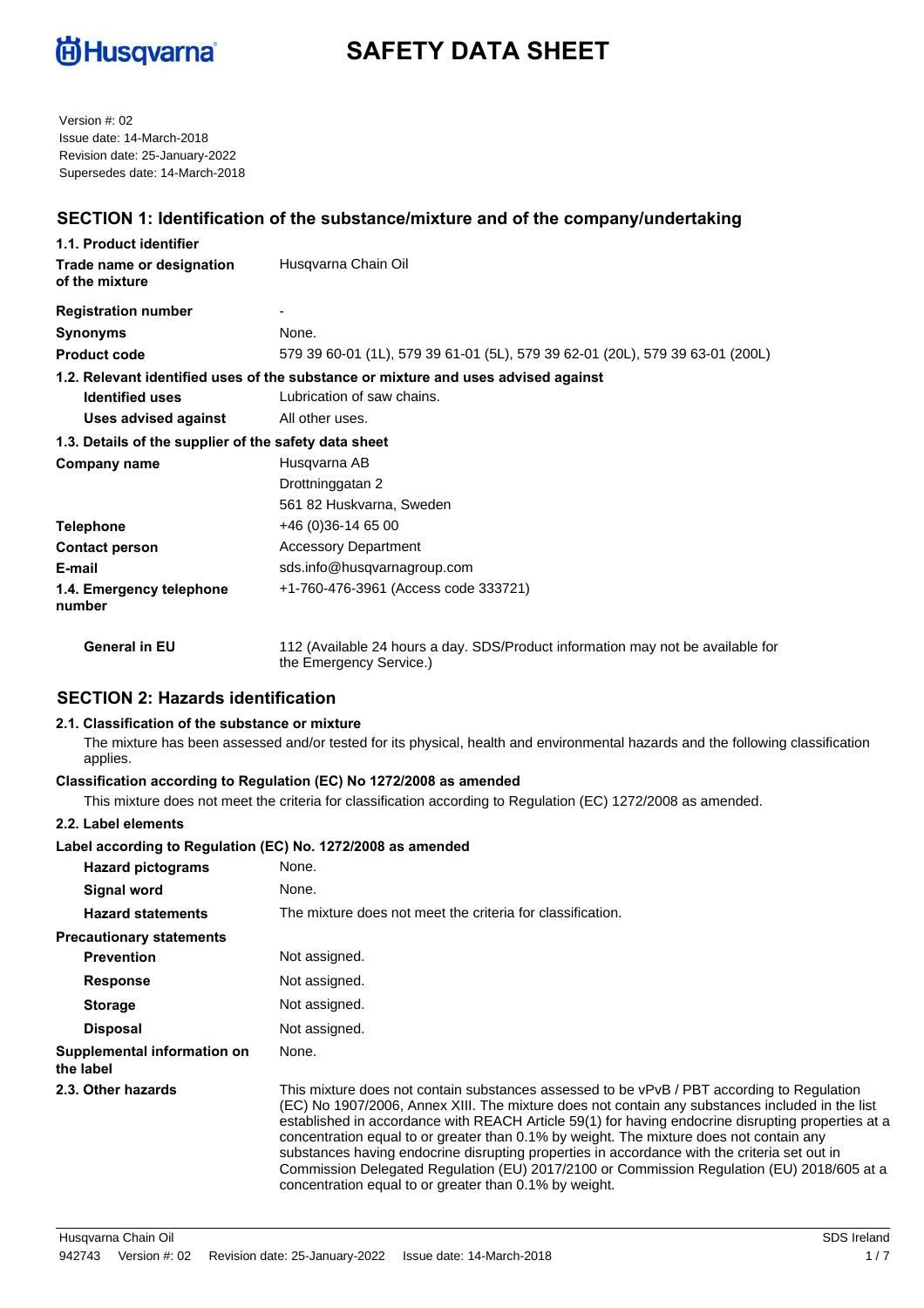# **SECTION 3: Composition/information on ingredients**

#### **3.2. Mixtures**

The components are not hazardous or are below required disclosure limits.

| <b>Composition comments</b> |  | Mineral oil with additives. The mineral oils in the product contain <3% DMSO extract (IP 346). |  |
|-----------------------------|--|------------------------------------------------------------------------------------------------|--|
|-----------------------------|--|------------------------------------------------------------------------------------------------|--|

# **SECTION 4: First aid measures**

| <b>General information</b>                                                            | Ensure that medical personnel are aware of the material(s) involved, and take precautions to<br>protect themselves. |
|---------------------------------------------------------------------------------------|---------------------------------------------------------------------------------------------------------------------|
| 4.1. Description of first aid measures                                                |                                                                                                                     |
| <b>Inhalation</b>                                                                     | Move to fresh air. Call a physician if symptoms develop or persist.                                                 |
| <b>Skin contact</b>                                                                   | Wash off with soap and water. Get medical attention if irritation develops and persists.                            |
| Eye contact                                                                           | Rinse with water. Get medical attention if irritation develops and persists.                                        |
| Ingestion                                                                             | Rinse mouth. Get medical attention if symptoms occur.                                                               |
| 4.2. Most important symptoms<br>and effects, both acute and<br>delaved                | Exposure may cause temporary irritation, redness, or discomfort.                                                    |
| 4.3. Indication of any<br>immediate medical attention<br>and special treatment needed | Treat symptomatically.                                                                                              |
|                                                                                       |                                                                                                                     |

# **SECTION 5: Firefighting measures**

| <b>General fire hazards</b>                                   | No unusual fire or explosion hazards noted.                                                   |
|---------------------------------------------------------------|-----------------------------------------------------------------------------------------------|
| 5.1. Extinguishing media                                      |                                                                                               |
| Suitable extinguishing<br>media                               | Water fog. Foam. Dry chemical powder. Carbon dioxide (CO2).                                   |
| Unsuitable extinguishing<br>media                             | Do not use water jet as an extinguisher, as this will spread the fire.                        |
| 5.2. Special hazards arising<br>from the substance or mixture | During fire, gases hazardous to health may be formed.                                         |
| 5.3. Advice for firefighters                                  |                                                                                               |
| <b>Special protective</b><br>equipment for firefighters       | Self-contained breathing apparatus and full protective clothing must be worn in case of fire. |
| <b>Special fire fighting</b><br>procedures                    | Move containers from fire area if you can do so without risk.                                 |
| <b>Specific methods</b>                                       | Use standard firefighting procedures and consider the hazards of other involved materials.    |

## **SECTION 6: Accidental release measures**

#### **6.1. Personal precautions, protective equipment and emergency procedures**

| For non-emergency<br>personnel                               | Do not touch or walk through spilled material.                                                                                                                                                                                                    |
|--------------------------------------------------------------|---------------------------------------------------------------------------------------------------------------------------------------------------------------------------------------------------------------------------------------------------|
| For emergency responders                                     | Keep unnecessary personnel away. Use personal protection recommended in Section 8 of the<br>SDS.                                                                                                                                                  |
| 6.2. Environmental precautions                               | Avoid discharge into drains, water courses or onto the ground.                                                                                                                                                                                    |
| 6.3. Methods and material for<br>containment and cleaning up | The product is immiscible with water and will spread on the water surface.                                                                                                                                                                        |
|                                                              | Large Spills: Stop the flow of material, if this is without risk. Dike the spilled material, where this is<br>possible. Absorb in vermiculite, dry sand or earth and place into containers. Following product<br>recovery, flush area with water. |
|                                                              | Small Spills: Wipe up with absorbent material (e.g. cloth, fleece). Clean surface thoroughly to<br>remove residual contamination.                                                                                                                 |
|                                                              | Never return spills to original containers for re-use. For waste disposal, see section 13 of the SDS.                                                                                                                                             |
| 6.4. Reference to other<br>sections                          | For personal protection, see section 8 of the SDS. For waste disposal, see section 13 of the SDS.                                                                                                                                                 |
|                                                              |                                                                                                                                                                                                                                                   |

# **SECTION 7: Handling and storage**

| 7.1. Precautions for safe<br>handling                                   | Do not cut, weld, solder, drill, grind, or expose containers to heat, flame, sparks, or other sources<br>of ignition. Avoid prolonged exposure. Observe good industrial hygiene practices. |
|-------------------------------------------------------------------------|--------------------------------------------------------------------------------------------------------------------------------------------------------------------------------------------|
| 7.2. Conditions for safe<br>storage, including any<br>incompatibilities | Store in original tightly closed container. Store away from incompatible materials (see section 10 of<br>the SDS).                                                                         |
| 7.3. Specific end use(s)                                                | Lubrication of saw chains. Observe industrial sector guidance on best practices.                                                                                                           |
| Husqvarna Chain Oil                                                     | SDS Ireland                                                                                                                                                                                |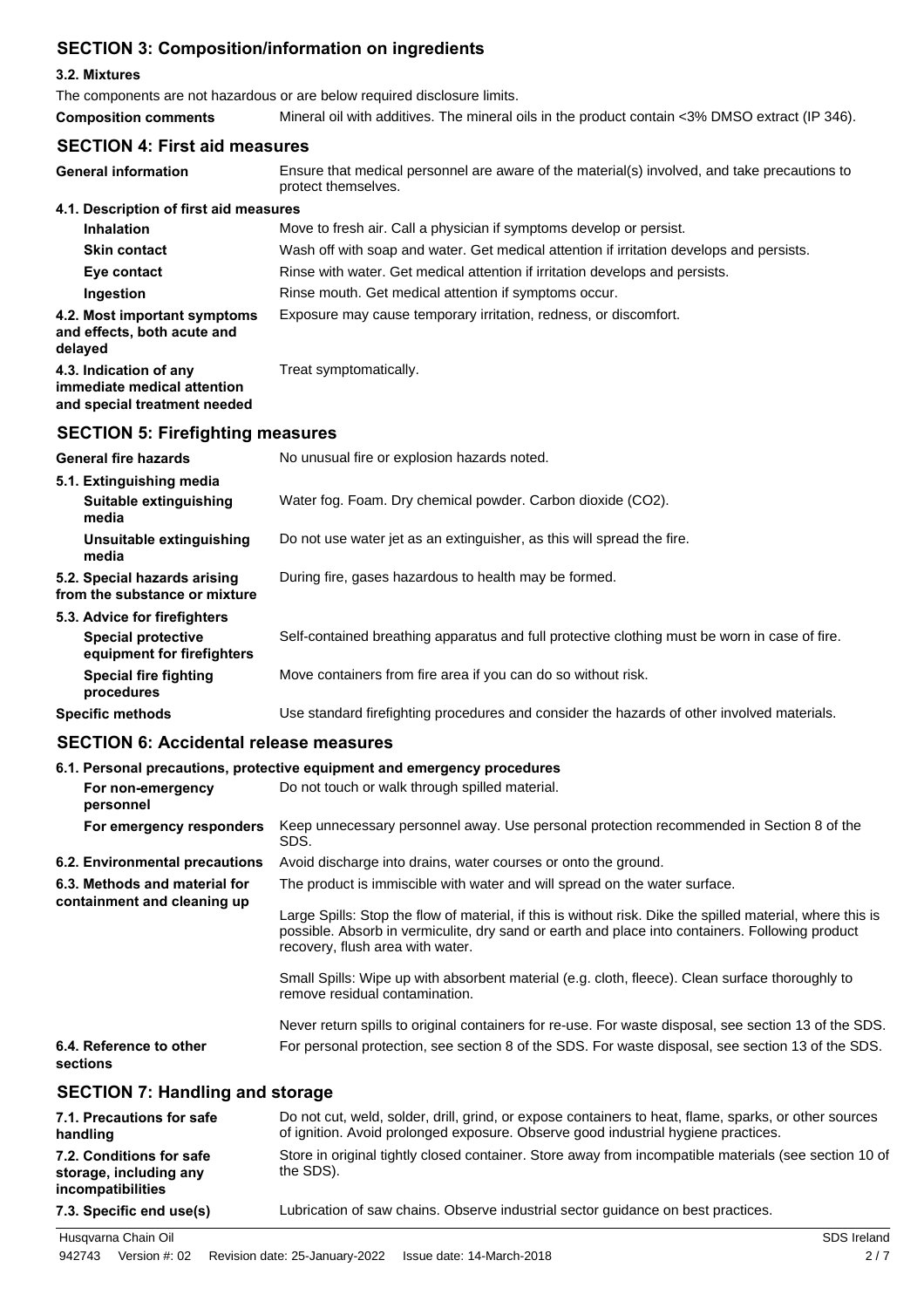# **SECTION 8: Exposure controls/personal protection**

#### **8.1. Control parameters**

#### **Occupational exposure limits**

| Occupational exposure illinis<br>Ireland. Occupational Exposure Limits |                                                                                                                                                                                                                                                                                                                                                                                                        |              |                     |
|------------------------------------------------------------------------|--------------------------------------------------------------------------------------------------------------------------------------------------------------------------------------------------------------------------------------------------------------------------------------------------------------------------------------------------------------------------------------------------------|--------------|---------------------|
| <b>Product</b>                                                         | <b>Type</b>                                                                                                                                                                                                                                                                                                                                                                                            | Value        | Form                |
| Oil mist, mineral                                                      | <b>TWA</b>                                                                                                                                                                                                                                                                                                                                                                                             | $5$ mg/m $3$ | Inhalable fraction. |
| <b>Biological limit values</b>                                         | No biological exposure limits noted for the ingredient(s).                                                                                                                                                                                                                                                                                                                                             |              |                     |
| <b>Recommended monitoring</b><br>procedures                            | Follow standard monitoring procedures.                                                                                                                                                                                                                                                                                                                                                                 |              |                     |
| Derived no effect levels<br>(DNELs)                                    | Not available.                                                                                                                                                                                                                                                                                                                                                                                         |              |                     |
| <b>Predicted no effect</b><br>concentrations (PNECs)                   | Not available.                                                                                                                                                                                                                                                                                                                                                                                         |              |                     |
| 8.2. Exposure controls                                                 |                                                                                                                                                                                                                                                                                                                                                                                                        |              |                     |
| Appropriate engineering<br>controls                                    | Good general ventilation (typically 10 air changes per hour) should be used. Ventilation rates<br>should be matched to conditions. If applicable, use process enclosures, local exhaust ventilation,<br>or other engineering controls to maintain airborne levels below recommended exposure limits. If<br>exposure limits have not been established, maintain airborne levels to an acceptable level. |              |                     |
|                                                                        | Individual protection measures, such as personal protective equipment                                                                                                                                                                                                                                                                                                                                  |              |                     |
| <b>General information</b>                                             | Personal protection equipment should be chosen according to the CEN standards and in<br>discussion with the supplier of the personal protective equipment.                                                                                                                                                                                                                                             |              |                     |
| <b>Eye/face protection</b>                                             | Wear safety glasses with side shields (or goggles). Eye protection should meet standard EN 166.                                                                                                                                                                                                                                                                                                        |              |                     |
| <b>Skin protection</b>                                                 |                                                                                                                                                                                                                                                                                                                                                                                                        |              |                     |
| - Hand protection                                                      | Wear appropriate chemical resistant gloves. Wear suitable gloves tested to EN374. Glove<br>material: Nitrile rubber. Use gloves with breakthrough time of >480 minutes. Minimum glove<br>thickness 0.4 mm.                                                                                                                                                                                             |              |                     |
| - Other                                                                | Wear suitable protective clothing.                                                                                                                                                                                                                                                                                                                                                                     |              |                     |
| <b>Respiratory protection</b>                                          | In case of insufficient ventilation, wear suitable respiratory equipment. Follow guidance on<br>selection, use, care and maintenance in accordance with EN 529. In case of inadequate ventilation<br>or risk of inhalation of vapours, use suitable respiratory equipment with combination filter (type<br>A2/P2).                                                                                     |              |                     |
| <b>Thermal hazards</b>                                                 | Wear appropriate thermal protective clothing, when necessary.                                                                                                                                                                                                                                                                                                                                          |              |                     |
| <b>Hygiene measures</b>                                                | Always observe good personal hygiene measures, such as washing after handling the material<br>and before eating, drinking, and/or smoking. Routinely wash work clothing and protective<br>equipment to remove contaminants.                                                                                                                                                                            |              |                     |
| <b>Environmental exposure</b><br>controls                              | Emissions from ventilation or work process equipment should be checked to ensure they comply<br>with the requirements of environmental protection legislation. Fume scrubbers, filters or<br>engineering modifications to the process equipment may be necessary to reduce emissions to<br>acceptable levels.                                                                                          |              |                     |

# **SECTION 9: Physical and chemical properties**

#### **9.1. Information on basic physical and chemical properties**

| <b>Physical state</b>                                       | Liquid.                           |
|-------------------------------------------------------------|-----------------------------------|
| Form                                                        | Liquid.                           |
| Colour                                                      | Brown.                            |
| Odour                                                       | Characteristic.                   |
| Melting point/freezing point                                | Not determined.                   |
| Boiling point or initial boiling<br>point and boiling range | Not determined.                   |
| <b>Flammability</b>                                         | Will burn if involved in a fire.  |
| Upper/lower flammability or explosive limits                |                                   |
| <b>Explosive limit - lower (%)</b>                          | 0.4                               |
| <b>Explosive limit - upper</b><br>$(\% )$                   | 4.5                               |
| <b>Flash point</b>                                          | >= 190 °C (>= 374 °F)             |
| <b>Auto-ignition temperature</b>                            | Not determined.                   |
| <b>Decomposition temperature</b>                            | No data available.                |
| рH                                                          | Material is non soluble in water. |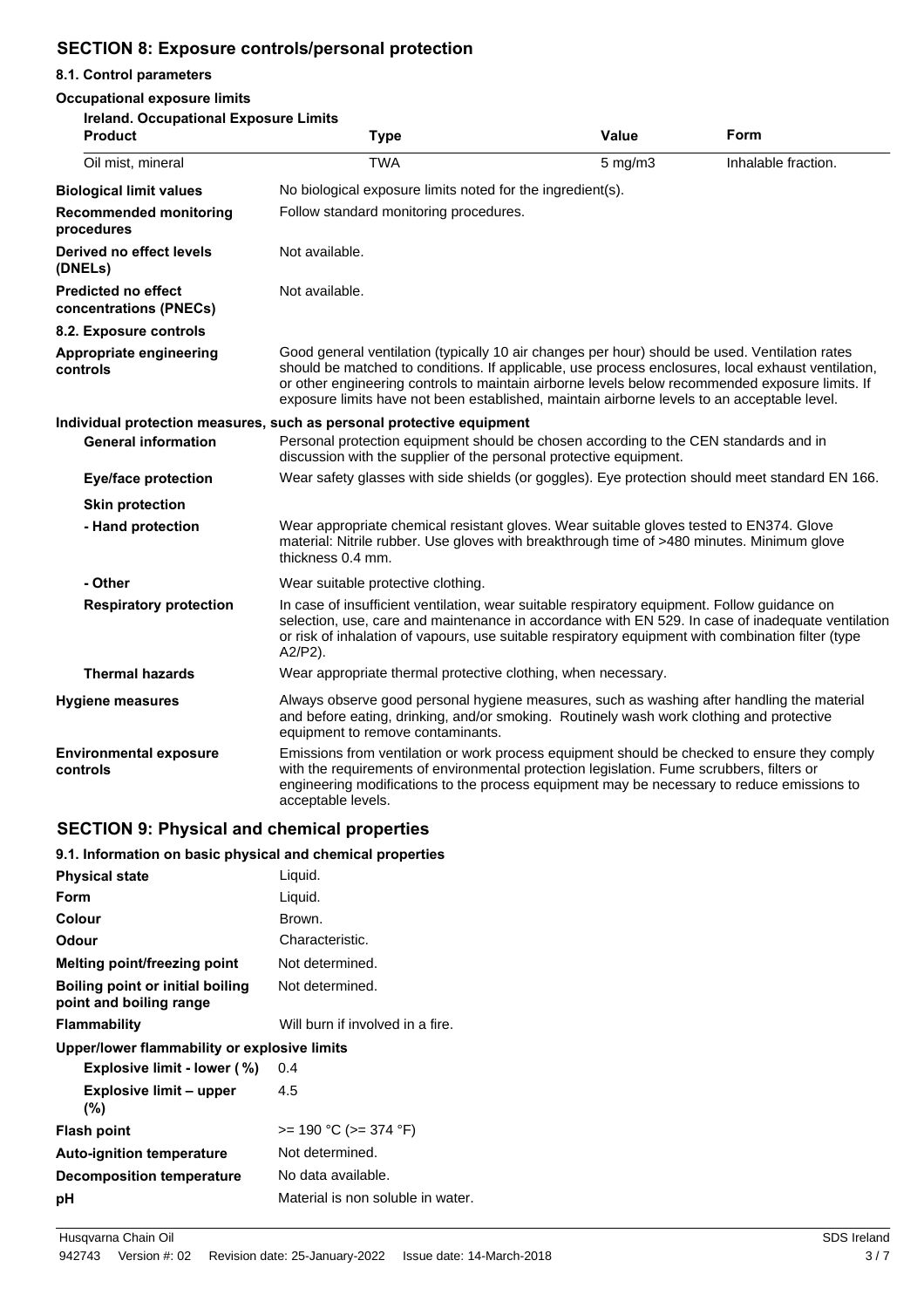| <b>Kinematic viscosity</b>                                    | 100 mm <sup>2</sup> /s ASTM D7042 (40 °C (104 °F))                                            |  |  |
|---------------------------------------------------------------|-----------------------------------------------------------------------------------------------|--|--|
| <b>Solubility</b>                                             |                                                                                               |  |  |
| Solubility (water)                                            | Insoluble in water                                                                            |  |  |
| <b>Partition coefficient</b><br>(n-octanol/water) (log value) | Not determined.                                                                               |  |  |
| Vapour pressure                                               | $< 0.1$ hPa                                                                                   |  |  |
| Density and/or relative density                               |                                                                                               |  |  |
| <b>Density</b>                                                | 0.88 g/cm <sup>3</sup> EN ISO 12185 (15 °C (59 °F))                                           |  |  |
| Vapour density                                                | Not determined.                                                                               |  |  |
| <b>Particle characteristics</b>                               | Not available.                                                                                |  |  |
| 9.2. Other information                                        |                                                                                               |  |  |
| 9.2.1. Information with regard<br>to physical hazard classes  | No relevant additional information available.                                                 |  |  |
| 9.2.2. Other safety characteristics                           |                                                                                               |  |  |
| Pour point                                                    | $\epsilon$ = -21 °C ( $\epsilon$ = -5.8 °F) ASTM D7346                                        |  |  |
| <b>SECTION 10: Stability and reactivity</b>                   |                                                                                               |  |  |
| 10.1. Reactivity                                              | The product is stable and non-reactive under normal conditions of use, storage and transport. |  |  |
| 10.2. Chemical stability                                      | Material is stable under normal conditions.                                                   |  |  |
| 10.3. Possibility of hazardous<br>reactions                   | No dangerous reaction known under conditions of normal use.                                   |  |  |
| 10.4. Conditions to avoid                                     | Contact with incompatible materials.                                                          |  |  |
| 10.5. Incompatible materials                                  | Strong oxidising agents.                                                                      |  |  |
| 10.6. Hazardous<br>decomposition products                     | No hazardous decomposition products are known.                                                |  |  |
| <b>SECTION 11: Toxicological information</b>                  |                                                                                               |  |  |

**General information** Occupational exposure to the substance or mixture may cause adverse effects.

# **Information on likely routes of exposure**

| <b>Inhalation</b>   | Prolonged inhalation may be harmful.                                                                                   |
|---------------------|------------------------------------------------------------------------------------------------------------------------|
| <b>Skin contact</b> | Frequent or prolonged contact may defat and dry the skin, leading to discomfort and dermatitis.                        |
| Eye contact         | Direct contact with eyes may cause temporary irritation.                                                               |
| Ingestion           | May cause discomfort if swallowed. However, ingestion is not likely to be a primary route of<br>occupational exposure. |
| Symptoms            | Exposure may cause temporary irritation, redness, or discomfort.                                                       |
|                     |                                                                                                                        |

**11.1. Information on toxicological effects**

| <b>Skin corrosion/irritation</b>                      | Based on available data, the classification criteria are not met. |
|-------------------------------------------------------|-------------------------------------------------------------------|
| Serious eye damage/eye<br>irritation                  | Based on available data, the classification criteria are not met. |
| <b>Respiratory sensitisation</b>                      | Based on available data, the classification criteria are not met. |
| <b>Skin sensitisation</b>                             | Based on available data, the classification criteria are not met. |
| <b>Germ cell mutagenicity</b>                         | Based on available data, the classification criteria are not met. |
| Carcinogenicity                                       | Based on available data, the classification criteria are not met. |
| <b>Reproductive toxicity</b>                          | Based on available data, the classification criteria are not met. |
| Specific target organ toxicity -<br>single exposure   | Based on available data, the classification criteria are not met. |
| Specific target organ toxicity -<br>repeated exposure | Based on available data, the classification criteria are not met. |
| <b>Aspiration hazard</b>                              | Based on available data, the classification criteria are not met. |
| Mixture versus substance<br>information               | No information available.                                         |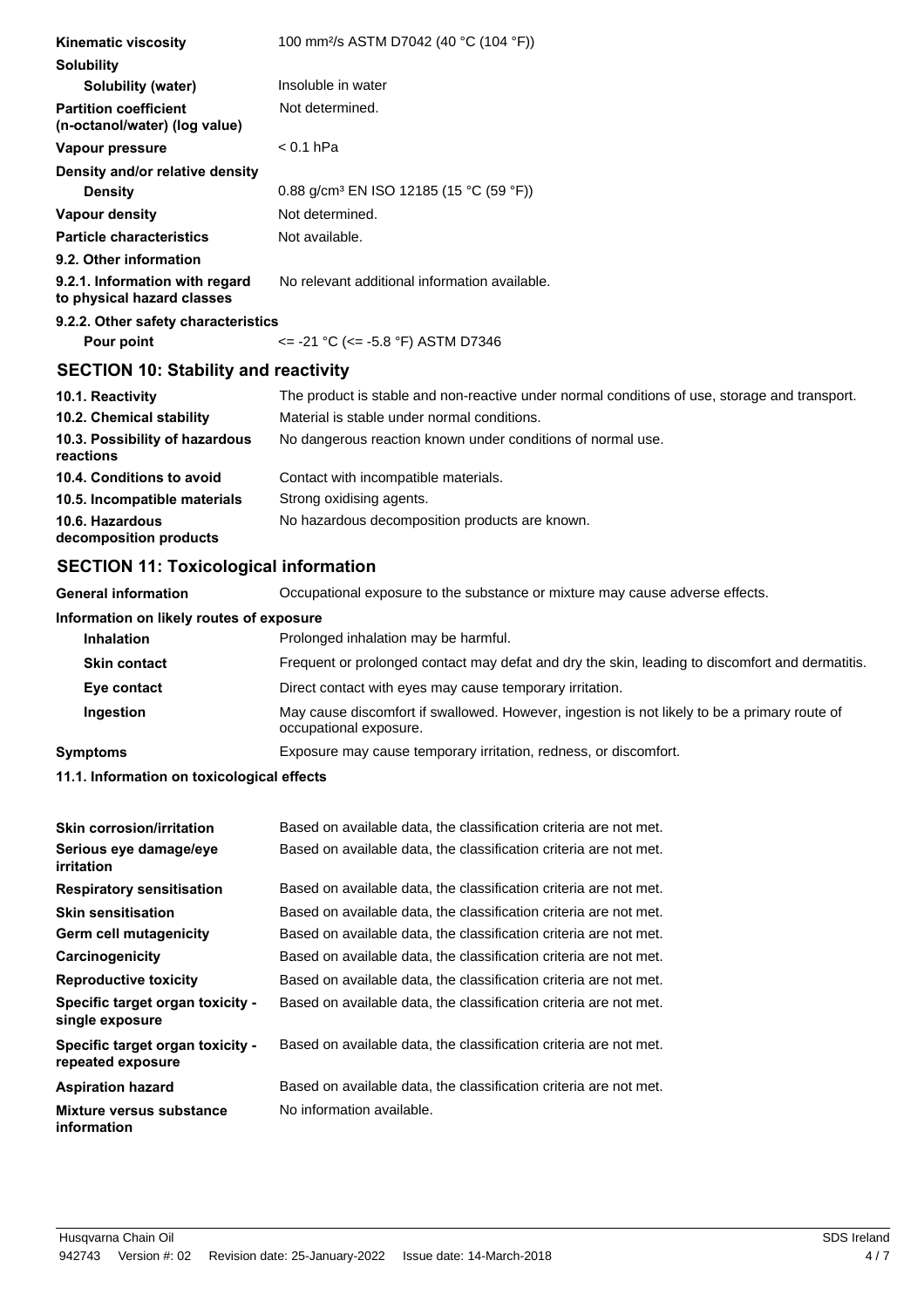#### **11.2. Information on other hazards**

| <b>Endocrine disrupting</b><br>properties | This mixture does not contain any substances having endocrine disrupting properties with respect<br>to human health as assessed in accordance with the criteria set out in Regulations (EC) No<br>1907/2006, (EU) No 2017/2100 and (EU) 2018/605, at a concentration equal to or greater than<br>0.1% by weight. |
|-------------------------------------------|------------------------------------------------------------------------------------------------------------------------------------------------------------------------------------------------------------------------------------------------------------------------------------------------------------------|
| <b>Other information</b>                  | Prolonged and repeated contact with used oil may cause serious skin diseases, such as<br>dermatitis and skin cancer.                                                                                                                                                                                             |

# **SECTION 12: Ecological information**

| 12.1. Toxicity                                            | Based on available data, the classification criteria are not met for hazardous to the aguatic<br>environment.                                                                                                                                                                                                          |
|-----------------------------------------------------------|------------------------------------------------------------------------------------------------------------------------------------------------------------------------------------------------------------------------------------------------------------------------------------------------------------------------|
| 12.2. Persistence and<br>degradability                    | The product is expected to be biodegradable.                                                                                                                                                                                                                                                                           |
| 12.3. Bioaccumulative potential                           | No data available.                                                                                                                                                                                                                                                                                                     |
| <b>Partition coefficient</b><br>n-octanol/water (log Kow) | Not available.                                                                                                                                                                                                                                                                                                         |
| <b>Bioconcentration factor (BCF)</b>                      | Not available.                                                                                                                                                                                                                                                                                                         |
| 12.4. Mobility in soil                                    | No data available.                                                                                                                                                                                                                                                                                                     |
| 12.5. Results of PBT and vPvB<br>assessment               | This mixture does not contain substances assessed to be vPvB / PBT according to Regulation<br>(EC) No 1907/2006, Annex XIII.                                                                                                                                                                                           |
| 12.6. Endocrine disrupting<br>properties                  | This mixture does not contain any substances having endocrine disrupting properties with respect<br>to the environment as assessed in accordance with the criteria set out in Regulations (EC) No<br>1907/2006, (EU) No 2017/2100 and (EU) 2018/605, at a concentration equal to or greater than<br>$0.1\%$ by weight. |
| 12.7. Other adverse effects                               | Oil spills are generally hazardous to the environment.                                                                                                                                                                                                                                                                 |

### **SECTION 13: Disposal considerations**

| Dispose in accordance with local regulations. Empty containers or liners may retain some product<br>residues. This material and its container must be disposed of in a safe manner (see: Disposal<br>instructions). |
|---------------------------------------------------------------------------------------------------------------------------------------------------------------------------------------------------------------------|
| Since emptied containers may retain product residue, follow label warnings even after container is<br>emptied. Empty containers should be taken to an approved waste handling site for recycling or<br>disposal.    |
| The Waste code should be assigned in discussion between the user, the producer and the waste<br>disposal company.                                                                                                   |
| Collect and reclaim or dispose in sealed containers at licensed waste disposal site.                                                                                                                                |
| Dispose in accordance with all applicable regulations.                                                                                                                                                              |
|                                                                                                                                                                                                                     |

# **SECTION 14: Transport information**

| <b>ADR</b> |                                  |                                   |  |
|------------|----------------------------------|-----------------------------------|--|
|            | 14.1. UN number                  | Not regulated as dangerous goods. |  |
|            | 14.2. UN proper shipping         | Not regulated as dangerous goods. |  |
|            | name                             |                                   |  |
|            | 14.3. Transport hazard class(es) |                                   |  |
|            | Class                            | Not assigned.                     |  |
|            | Subsidiary risk                  |                                   |  |
|            | Hazard No. (ADR)                 | Not assigned.                     |  |
|            | Tunnel restriction code          | Not assigned.                     |  |
|            | 14.4. Packing group              | Not assigned.                     |  |
|            | 14.5. Environmental hazards No.  |                                   |  |
|            | 14.6. Special precautions        | Not assigned.                     |  |
|            | for user                         |                                   |  |
| <b>RID</b> |                                  |                                   |  |
|            | 14.1. UN number                  | Not regulated as dangerous goods. |  |
|            | 14.2. UN proper shipping         | Not regulated as dangerous goods. |  |
|            | name                             |                                   |  |
|            | 14.3. Transport hazard class(es) |                                   |  |
|            | Class                            | Not assigned.                     |  |
|            | <b>Subsidiary risk</b>           |                                   |  |
|            | 14.4. Packing group              | Not assigned.                     |  |
|            | 14.5. Environmental hazards No.  |                                   |  |
|            | 14.6. Special precautions        | Not assigned.                     |  |
|            | for user                         |                                   |  |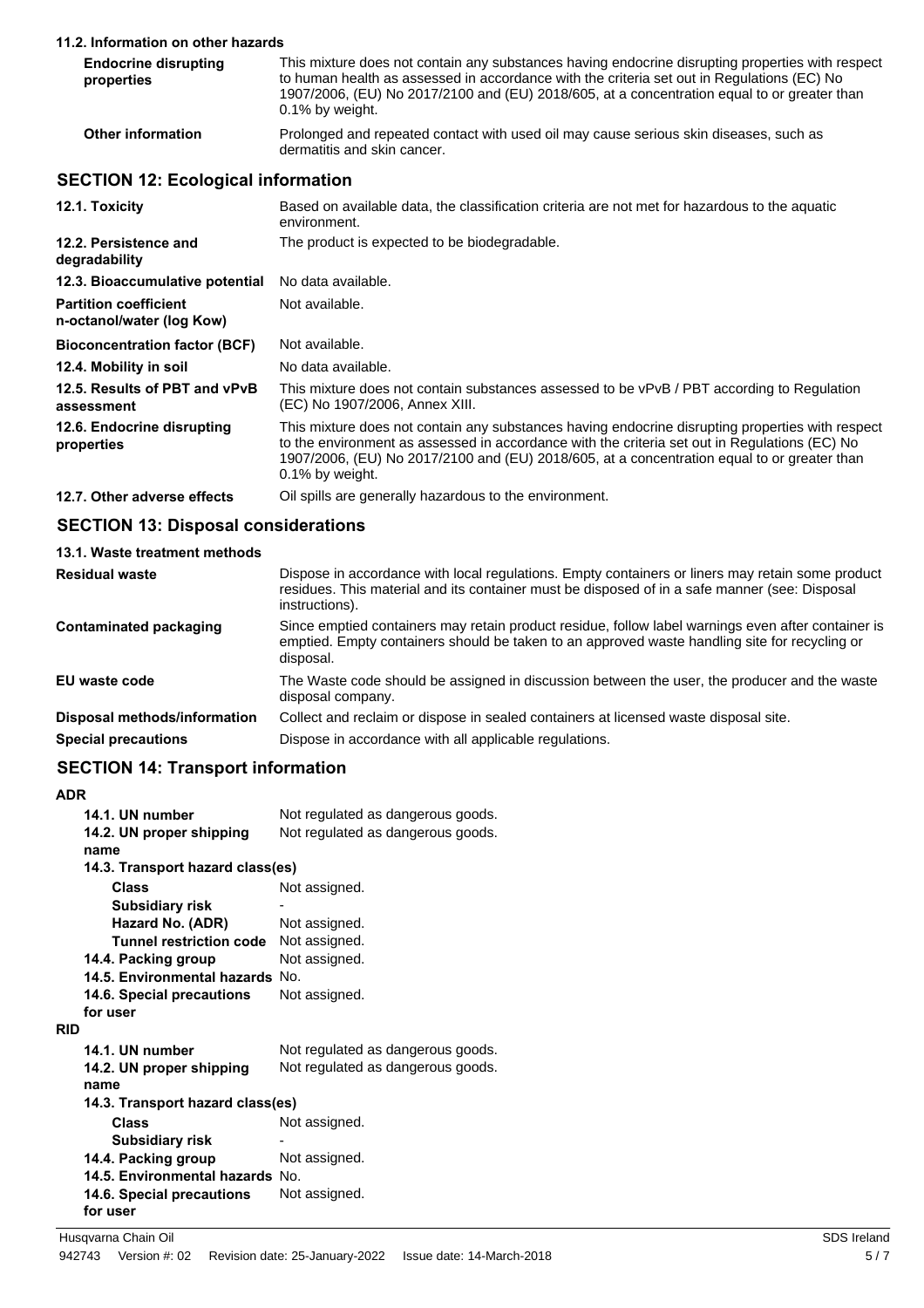#### **ADN**

| 14.1. UN number                  | Not regulated as dangerous goods. |  |  |
|----------------------------------|-----------------------------------|--|--|
| 14.2. UN proper shipping         | Not regulated as dangerous goods. |  |  |
| name                             |                                   |  |  |
|                                  | 14.3. Transport hazard class(es)  |  |  |
| Class                            | Not assigned.                     |  |  |
| <b>Subsidiary risk</b>           |                                   |  |  |
| 14.4. Packing group              | Not assigned.                     |  |  |
| 14.5. Environmental hazards No.  |                                   |  |  |
| 14.6. Special precautions        | Not assigned.                     |  |  |
| for user                         |                                   |  |  |
| <b>IATA</b>                      |                                   |  |  |
| 14.1. UN number                  | Not regulated as dangerous goods. |  |  |
| 14.2. UN proper shipping         | Not regulated as dangerous goods. |  |  |
| name                             |                                   |  |  |
| 14.3. Transport hazard class(es) |                                   |  |  |
| <b>Class</b>                     | Not assigned.                     |  |  |
| <b>Subsidiary risk</b>           |                                   |  |  |
| 14.4. Packing group              | Not assigned.                     |  |  |
| 14.5. Environmental hazards No.  |                                   |  |  |
| 14.6. Special precautions        | Not assigned.                     |  |  |
| for user                         |                                   |  |  |
| IMDG                             |                                   |  |  |
| 14.1. UN number                  | Not regulated as dangerous goods. |  |  |
| 14.2. UN proper shipping         | Not regulated as dangerous goods. |  |  |
| name                             |                                   |  |  |
| 14.3. Transport hazard class(es) |                                   |  |  |
| <b>Class</b>                     | Not assigned.                     |  |  |
| <b>Subsidiary risk</b>           |                                   |  |  |
| 14.4. Packing group              | Not assigned.                     |  |  |
| 14.5. Environmental hazards      |                                   |  |  |
| <b>Marine pollutant</b>          | No.                               |  |  |
| <b>EmS</b>                       | Not assigned.                     |  |  |
| 14.6. Special precautions        | Not assigned.                     |  |  |
| for user                         |                                   |  |  |
| 14.7. Maritime transport in bulk | Not established.                  |  |  |

**according to IMO instruments**

## **SECTION 15: Regulatory information**

**15.1. Safety, health and environmental regulations/legislation specific for the substance or mixture**

# **EU regulations**

| Regulation (EC) No. 1005/2009 on substances that deplete the ozone layer, Annex I and II, as amended<br>Not listed. |
|---------------------------------------------------------------------------------------------------------------------|
| Regulation (EU) 2019/1021 On persistent organic pollutants (recast), as amended                                     |
| Not listed.                                                                                                         |
| Regulation (EU) No. 649/2012 concerning the export and import of dangerous chemicals, Annex I, Part 1 as amended    |
| Not listed.                                                                                                         |
| Regulation (EU) No. 649/2012 concerning the export and import of dangerous chemicals, Annex I, Part 2 as amended    |
| Not listed.                                                                                                         |
| Regulation (EU) No. 649/2012 concerning the export and import of dangerous chemicals, Annex I, Part 3 as amended    |
| Not listed.                                                                                                         |
| Regulation (EU) No. 649/2012 concerning the export and import of dangerous chemicals, Annex V as amended            |
| Not listed.                                                                                                         |
| Regulation (EC) No. 166/2006 Annex II Pollutant Release and Transfer Registry, as amended                           |
| Not listed.                                                                                                         |
| Regulation (EC) No. 1907/2006, REACH Article 59(10) Candidate List as currently published by ECHA                   |
| Not listed.                                                                                                         |
| <b>Authorisations</b>                                                                                               |
| Regulation (EC) No. 1907/2006, REACH Annex XIV Substances subject to authorisation, as amended                      |
| Not listed.                                                                                                         |
| <b>Restrictions on use</b>                                                                                          |